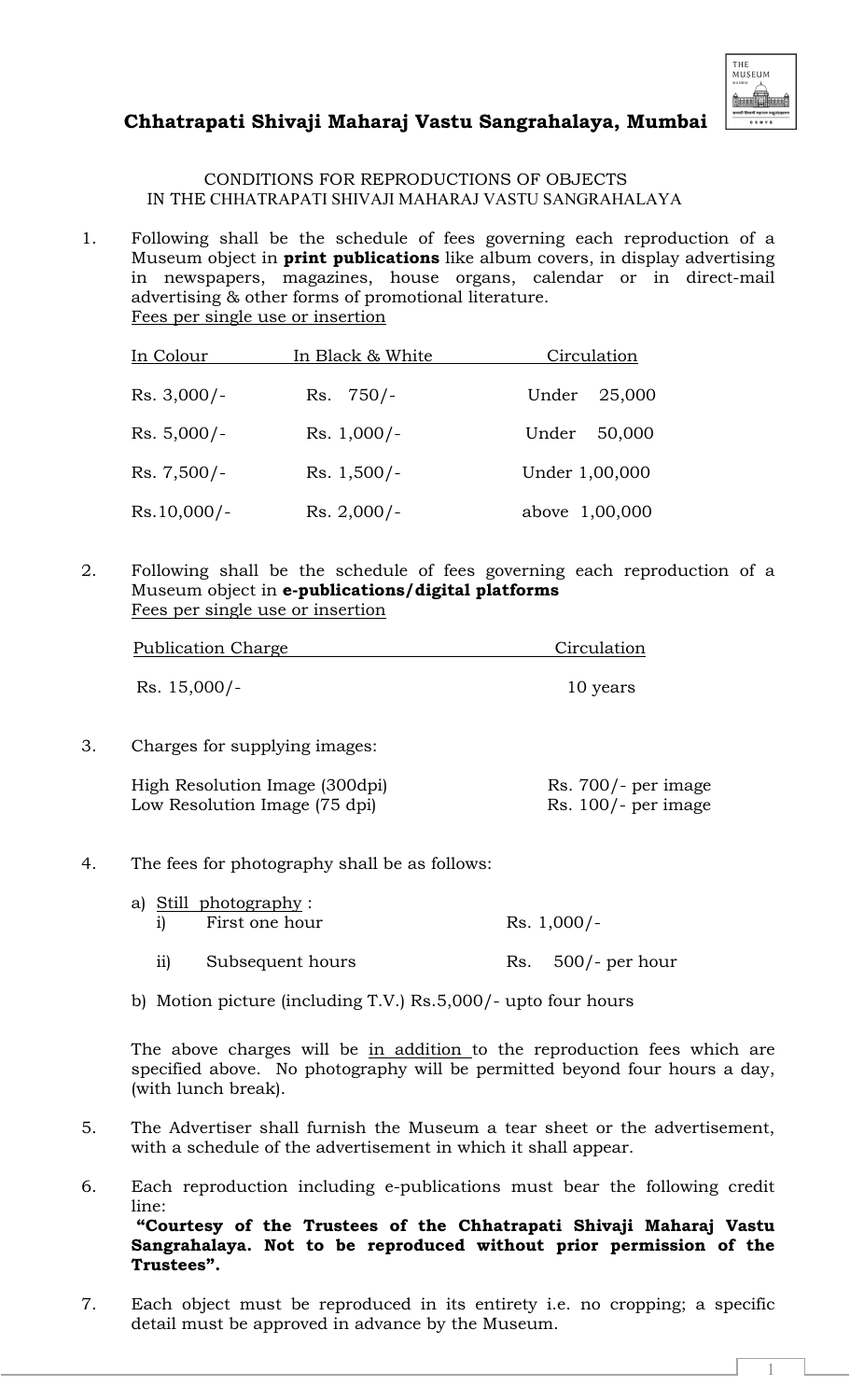

## **Chhatrapati Shivaji Maharaj Vastu Sangrahalaya, Mumbai**

- 8. Overprinting on a reproduction of a Museum object will not be approved.
- 9. Before publication of any reproduction in Colour, a proof must be got approved in writing from the Director of the Museum.
- 10. The publisher shall furnish the Museum without charge one copy of the issue of a periodical or book in which the reproduction appears. In case of e-publications or digital platforms the link in which the reproduction appears should be provided. Photographs, Colour transparencies, Colour plates, separation negatives and positives used to reproduce Museum objects shall not be reused for publication without written consent of the Museum.
- 11. The Museum reserves the right to use for its purpose and without making any payment therefore any photographs, Colour transparencies, Colour plates, Colour separation negatives and positives made for reproductions by this application.
- 12. The Museum may order, at the time of printing, any overrun of the reproductions it may desire, to be paid for at cost.
- 13. The blocks, transparencies, negatives or photographs of the Museum exhibits will not be allowed to be lent, sold and or disposed of in any manner without the prior written permission of the Museum authorities.
- 14. The permission if granted, will be only for a specific purpose as mentioned above and separate permission shall be taken for every subsequent use of the blocks and or reproduction of the same object.
- 15. The permission so granted, will be valid only for six months from the date of issue.
- 16. The grant or refusal of permission is entirely the discretion of the Museum authorities.
- 17. The Museum gives no exclusive rights to any publisher, author or photographer.

\*\*\*\*\*\*\*\*\*\*\*\*\*\*\*\*

(Signature of Applicant)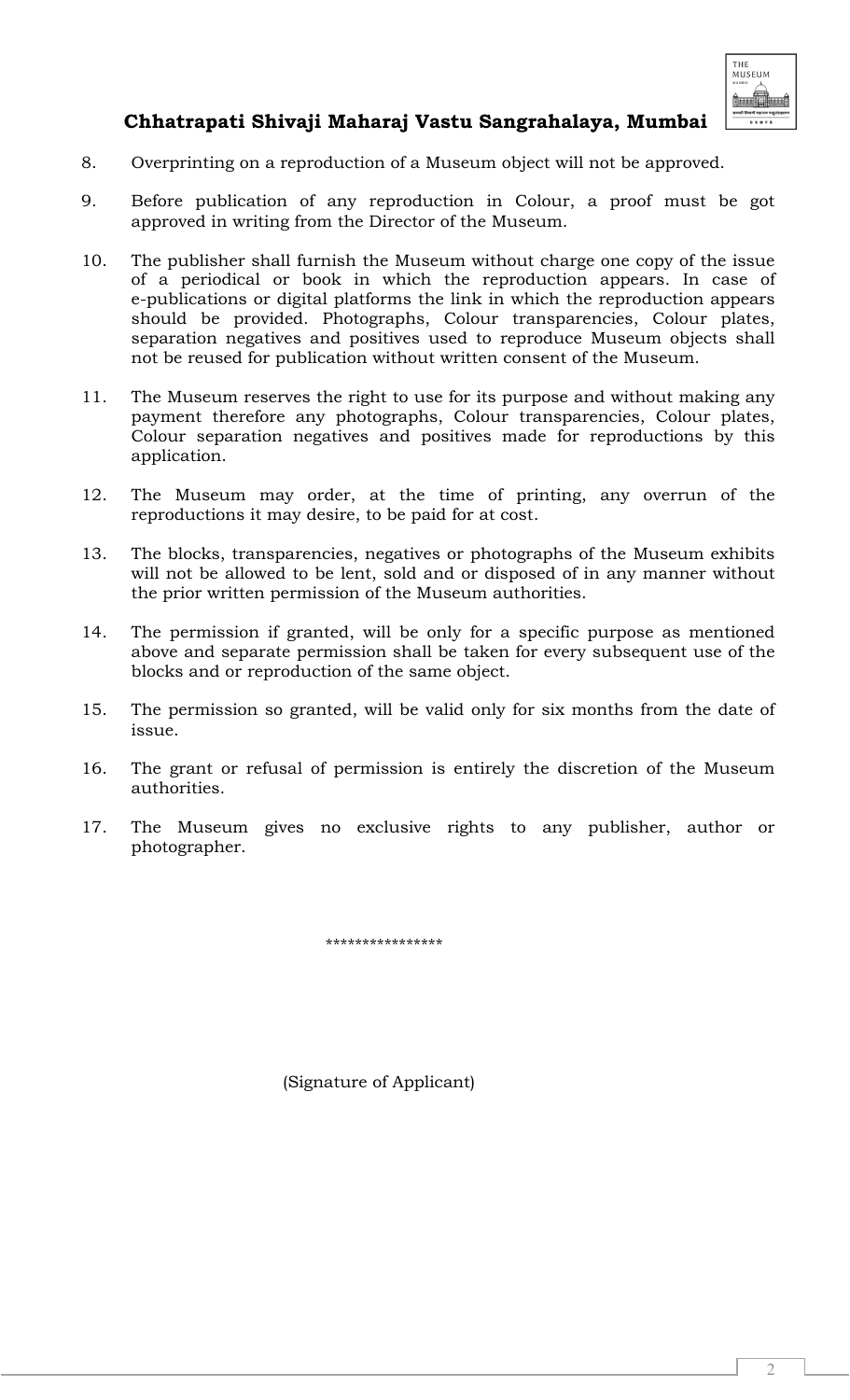

## **Chhatrapati Shivaji Maharaj Vastu Sangrahalaya, Mumbai**

The Director Chhatrapati Shivaji Maharaj VastuSangrahalaya Mumbai.

Sir:

I/We wish to reproduce the undermentioned objects from your Museum for.

| 1) Publication                       |                                                                                                                                   |  |
|--------------------------------------|-----------------------------------------------------------------------------------------------------------------------------------|--|
|                                      | Full title                                                                                                                        |  |
| Author                               | (Date of Publication)                                                                                                             |  |
|                                      | copies. In case we desire to bring out subsequent editions we will<br>take your permission at that time. (For Print Publications) |  |
|                                      |                                                                                                                                   |  |
|                                      | Full Title                                                                                                                        |  |
| Author                               | (Date of Publication)                                                                                                             |  |
|                                      |                                                                                                                                   |  |
|                                      | 3) Advertisement: (title of publication)                                                                                          |  |
|                                      | (No. of insertion) (No of circulation)                                                                                            |  |
|                                      | (No. of copies)                                                                                                                   |  |
| 5) Reproduction on<br>a book jacket: |                                                                                                                                   |  |
|                                      | (title of publication)                                                                                                            |  |
|                                      | (No of copies) (No. of edition)                                                                                                   |  |
|                                      | 6) I / We also request for permission to shoot / photographs /                                                                    |  |